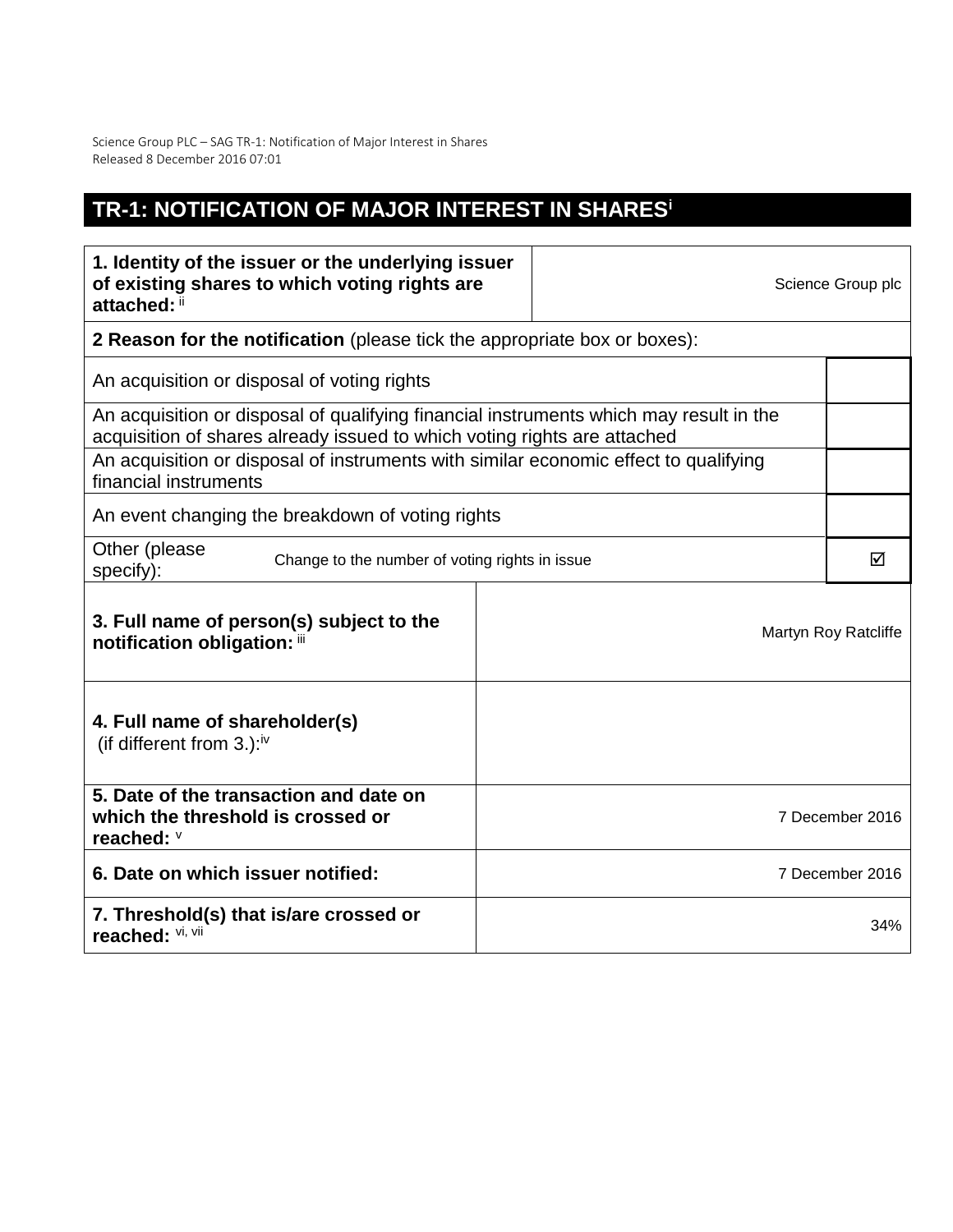| 8. Notified details:                                                             |                                                               |                            |                                                      |                      |                      |               |          |
|----------------------------------------------------------------------------------|---------------------------------------------------------------|----------------------------|------------------------------------------------------|----------------------|----------------------|---------------|----------|
| A: Voting rights attached to shares vili, ix                                     |                                                               |                            |                                                      |                      |                      |               |          |
| Class/type of<br>shares                                                          | <b>Situation previous</b><br>to the triggering<br>transaction |                            | Resulting situation after the triggering transaction |                      |                      |               |          |
| <b>Number</b><br>if possible using<br><b>Number</b><br>the ISIN CODE<br>οf<br>οf |                                                               | <b>Number</b><br>of shares | <b>Number of voting</b><br>rights                    |                      | % of voting rights x |               |          |
|                                                                                  | <b>Shares</b>                                                 | Voting<br><b>Rights</b>    | <b>Direct</b>                                        | Direct <sup>xi</sup> | Indirect Xii         | <b>Direct</b> | Indirect |
|                                                                                  | 13,412,906                                                    | 13,412,906                 | 13.412.906                                           | 13,412,906           |                      | 34.0%         |          |

| <b>B: Qualifying Financial Instruments</b>           |                                |                                           |                                                                                                           |                       |
|------------------------------------------------------|--------------------------------|-------------------------------------------|-----------------------------------------------------------------------------------------------------------|-----------------------|
| Resulting situation after the triggering transaction |                                |                                           |                                                                                                           |                       |
| <b>Type of financial</b><br>instrument               | <b>Expiration</b><br>date xiii | Exercise/<br><b>Conversion Period Xiv</b> | <b>Number of voting</b><br>rights that may be<br>acquired if the<br>instrument is<br>exercised/converted. | % of voting<br>rights |
|                                                      |                                |                                           |                                                                                                           |                       |

**C: Financial Instruments with similar economic effect to Qualifying Financial Instruments** xv, xvi **Resulting situation after the triggering transaction Type of financial instrument Exercise price Expiration date** xvii **Exercise/ Conversion period** xviii **Number of voting rights instrument refers to % of voting rights** xix, xx **Nominal Delta**

| Total (A+B+C)                  |                             |  |  |
|--------------------------------|-----------------------------|--|--|
| <b>Number of voting rights</b> | Percentage of voting rights |  |  |
| 13,412,906                     | 34.0%                       |  |  |